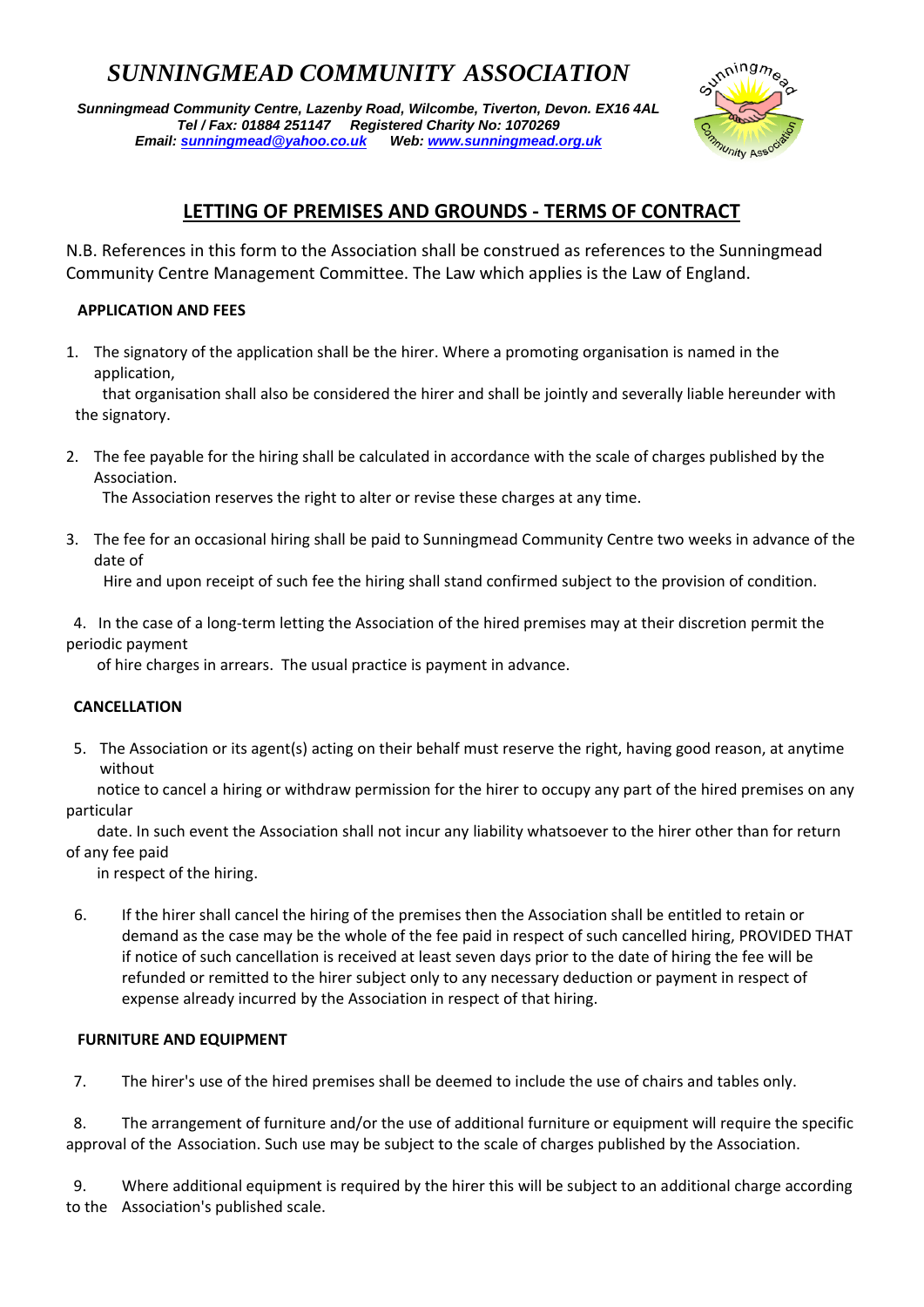#### **HEALTH, SAFETY AND CONDITION OF PREMISES**

10. The hirer/hirers shall during the hiring be responsible for:

(a) taking all measures necessary to ensure that the permitted number of persons using the hired premises is not exceeded:

 (b) The efficient supervision of the hired premises and for the orderly use thereof including the observance of the  $\sim$  Association's policy on NO Smoking on the premises;

 (c) ensuring that all doors giving egress from the hired premises are kept fastened and unobstructed and that no **b**obstruction is placed or allowed to remain in any corridor giving access to the hired premises;

- (d) ensuring that all proper safety measures are taken for the protection of the users of the premises equipment including adequate adult supervision where young people are concerned;
- (e) familiarising themselves and the users of the premises with the fire‐alarm positions, the locations of the fire-fighting equipment and the establishment's exit routes;
- (f) ascertaining the location of the nearest emergency telephone;
- $(g)$  the provision of a suitable first-aid kit;
- (h) compliance with the Food Safety Act where catering facilities are involved.

12 The hirer shall at the end of the hiring be responsible for:

- (a) ensuring that the hired premises are vacated promptly and quietly;
- (b) ensuring any equipment, tables, chairs etc., which were used, are put away (clean) in the correct place.
- (c) ensuring that the hired premises are left in a safe and secure condition and in a clean and tidy

state.

Failure to comply with these conditions may lead to additional charges.

13 (a) No nails, tacks, screws, or other like objects shall be driven into any part of the hired premises nor shall any placards, decorations or other articles be fixed thereto, without the consent of the Association;

 (b) No alterations or additions to any electrical installations either permanent or temporary on the hired premises may be made without the consent of the Association. Electrical apparatus must be switched off after use and plugs remove from sockets.

 (c) **No Smoke or Ice Machines** are to be used during a booking, especially not for Disco's or Live Bands.

 $\sim 10^{-10}$   $\sigma$ 14 The hirer shall not permit or suffer any damage to be done to the hired premises or grounds or any furniture or equipment therein and shall make good to the satisfaction of the Association and pay for any uninsured damage thereto (including accidental damage) caused by any act or neglect by himself, his agents or any person on the hired premises by reason of the use thereof by the hirer.

 15 It is understood and agreed that the Association does not, either expressly or by implication, warrant the premises to be fit or suitable for any sporting or recreational purpose for which the hirer intends to use them but rely entirely on the skill, knowledge and expertise of the hirer in choosing so to use them and require the hirer to discontinue that use immediately upon it becoming reasonably foreseeable that by reason of their condition a participant in or spectator to that sport or recreation or any other person is in danger of suffering injury, loss or damage.

 16 In the case of hirers providing their own insurance, except insofar as the Unfair Contract Terms Act, 1977 (or any statutory modification or re‐enactment of it) otherwise requires, the Association will not be responsible or liable in any way whatsoever or to any person whatsoever (and whether or not there shall be any negligence by its servants or agents) in respect of:

(a) any damage or loss of any property brought on to or left upon the hired premises either by the hirer or by any other person;

 (b) any loss or injury which may be incurred by or done by or happen to the hirer or any person resorting to the *hired* premises by reason of the use thereof by the hirer;

(c) any loss to or breakdown of machinery, failure of electrical supply, fire, flood or government restriction which may cause the hiring to be interrupted or cancelled;